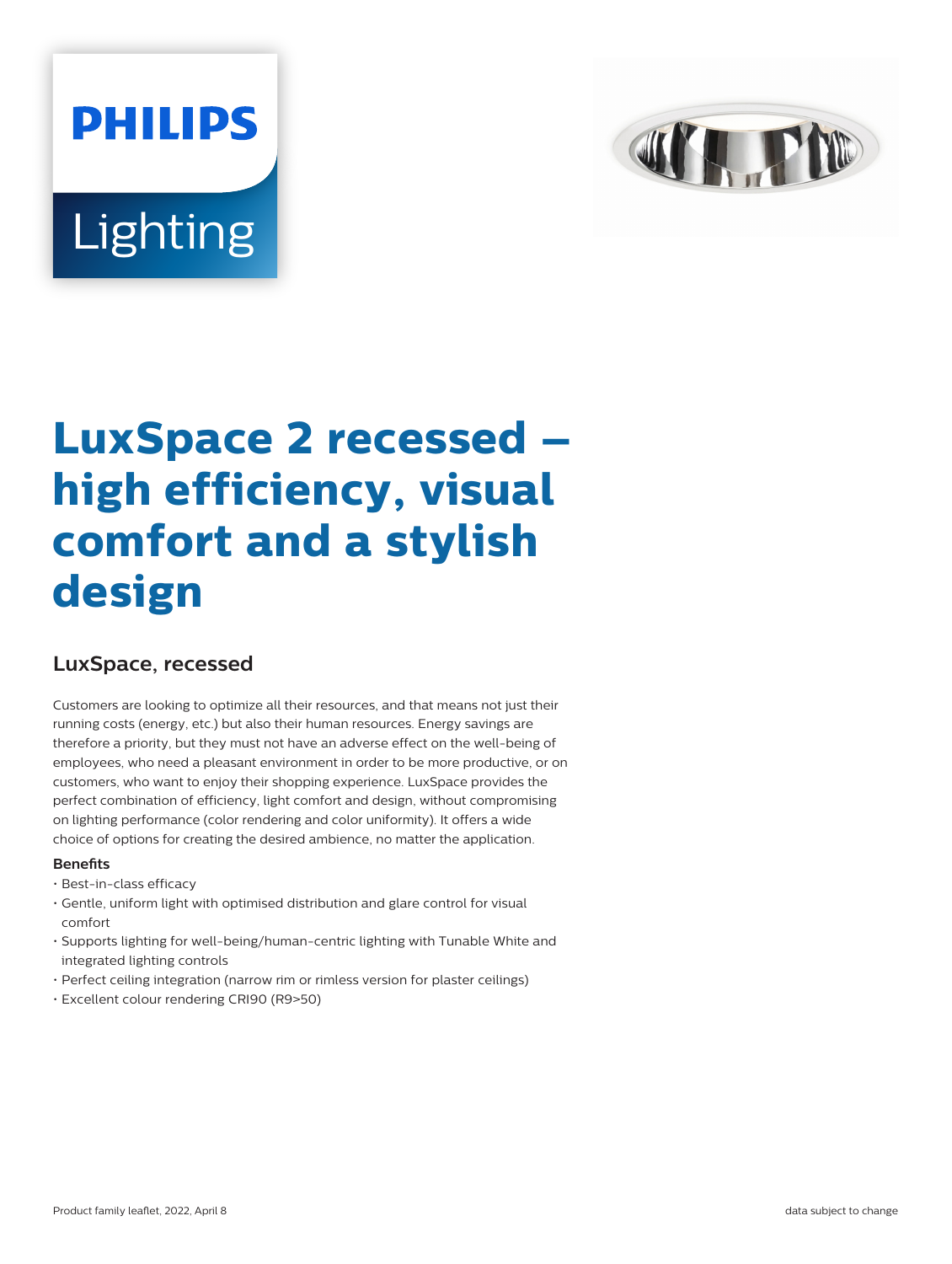# **LuxSpace, recessed**

#### **Features**

- Mini (DN560B) and compact (DN570B/DN571B) sizes for recessed
- Square-recessed (DN572B) and surface-mounted (DN570C) round versions in a compact size
- Choice of four optics: high-gloss, facetted, matt and white
- UGR19 and UGR22 versions with different product heights
- Selection of colours: high-gloss metallised, white (RAL9003), grey (RAL9006), black (RAL9004) as standard (or any other RAL colour on request)
- Compliant for central emergency lighting with DC (upon request)
- Many extra options: PG and PGO (IP54 front face), emergency lighting (single battery 3 hours), suspended deco glasses, through-wiring, Eca and B2ca cable and connector options
- Extended useful lifetime: 50,000 hours @L90

# **Application**

- Offices
- Retail
- Hospitals and care centres
- Hospitality
- Airports
- Museums
- Atriums

# **Specifications**

| Type                                     | DN570B (low-height recessed version)                          | Operating           |  |
|------------------------------------------|---------------------------------------------------------------|---------------------|--|
|                                          | DN571B (deep-recessed version)                                | range               |  |
| Ceiling type                             | Plaster (board) ceiling                                       |                     |  |
| Light source                             | Non-replaceable LED module                                    | <b>Mains volt</b>   |  |
| Power                                    | 11, 19, 23, 34 W (3000K)                                      | <b>Dimming</b>      |  |
|                                          | 11, 17.4, 21, 32 W (4000K)                                    | <b>Options</b>      |  |
| Light colour:                            | 830, 840, 927, 930 and 940                                    |                     |  |
| Luminous flux (for 830                   | DN570B, high-gloss mirror or faceted reflector: 1,350, 2,200, |                     |  |
| and 840 versions)                        | 2,600, 4,000 lm                                               |                     |  |
|                                          | DN570B, matt reflector: 1,150, 1,850, 2,200, 4,000 lm         |                     |  |
|                                          | DN570B, white reflector: 1,300, 2,100, 2,500, 4,000 lm        |                     |  |
|                                          | DN571B, high-gloss mirror or faceted reflector: 1,300, 2,100, |                     |  |
|                                          | 2,500, 4,000 lm                                               |                     |  |
|                                          | DN571B, matt reflector: 1,000, 1,650, 1,950, 4,000 lm         | <b>Material</b>     |  |
|                                          | DN571B, white reflector: 1,250, 2,000, 2,400, 4,000 lm        |                     |  |
| Colour Rendering Index $> 80$ and $> 90$ |                                                               |                     |  |
| Lumen maintenance at L90                 |                                                               | Colour              |  |
| median useful life*                      |                                                               | Optic               |  |
| 50,000h                                  |                                                               |                     |  |
| Control gear failure rate 5%             |                                                               |                     |  |
| at median useful life                    |                                                               |                     |  |
| 50,000h                                  |                                                               | Connectio           |  |
| <b>Performance Ambient</b>               | $+25$ °C                                                      | <b>Installation</b> |  |
| <b>Temperature Tg</b>                    |                                                               | <b>Remarks</b>      |  |

| <b>Operating temperature</b> $+10$ to $+40$ <sup>o</sup> C |                                                                 |
|------------------------------------------------------------|-----------------------------------------------------------------|
| range                                                      |                                                                 |
| <b>Driver</b>                                              | Separate                                                        |
| <b>Mains voltage</b>                                       | 230 or 240 V/50-60 Hz                                           |
| Dimming                                                    | DALI dimming possible (PSD-E)                                   |
| <b>Options</b>                                             | Emergency lighting 3 hours (EL3)                                |
|                                                            | Protection glass (PG or PGO, IP54 front face)                   |
|                                                            | Through-wiring                                                  |
|                                                            | Rimless version for plaster ceiling (not for LED40S)            |
|                                                            | Suspended glasses: opal (SG-O), frosted circle (SG-FRC) and     |
|                                                            | frosted halo ring (SG-HR-FR)                                    |
|                                                            | Different cable and connector options available to support fast |
|                                                            | installation                                                    |
| <b>Material</b>                                            | Housing and rim: aluminium                                      |
|                                                            | Reflector: plastic, aluminium-coated (for high-gloss and        |
|                                                            | faceted optics)                                                 |
| Colour                                                     | Rim: white (RAL 9003), grey (RAL 9006), black (RAL 9004)        |
| Optic                                                      | High-gloss mirror (C)                                           |
|                                                            | Matt mirror (M)                                                 |
|                                                            | Faceted reflector (F)                                           |
|                                                            | White reflector (WR)                                            |
| Connection                                                 | Push-in connector or with pull relief                           |
| <b>Installation</b>                                        | Fixed with spring fasteners                                     |
| <b>Remarks</b>                                             | External driver included                                        |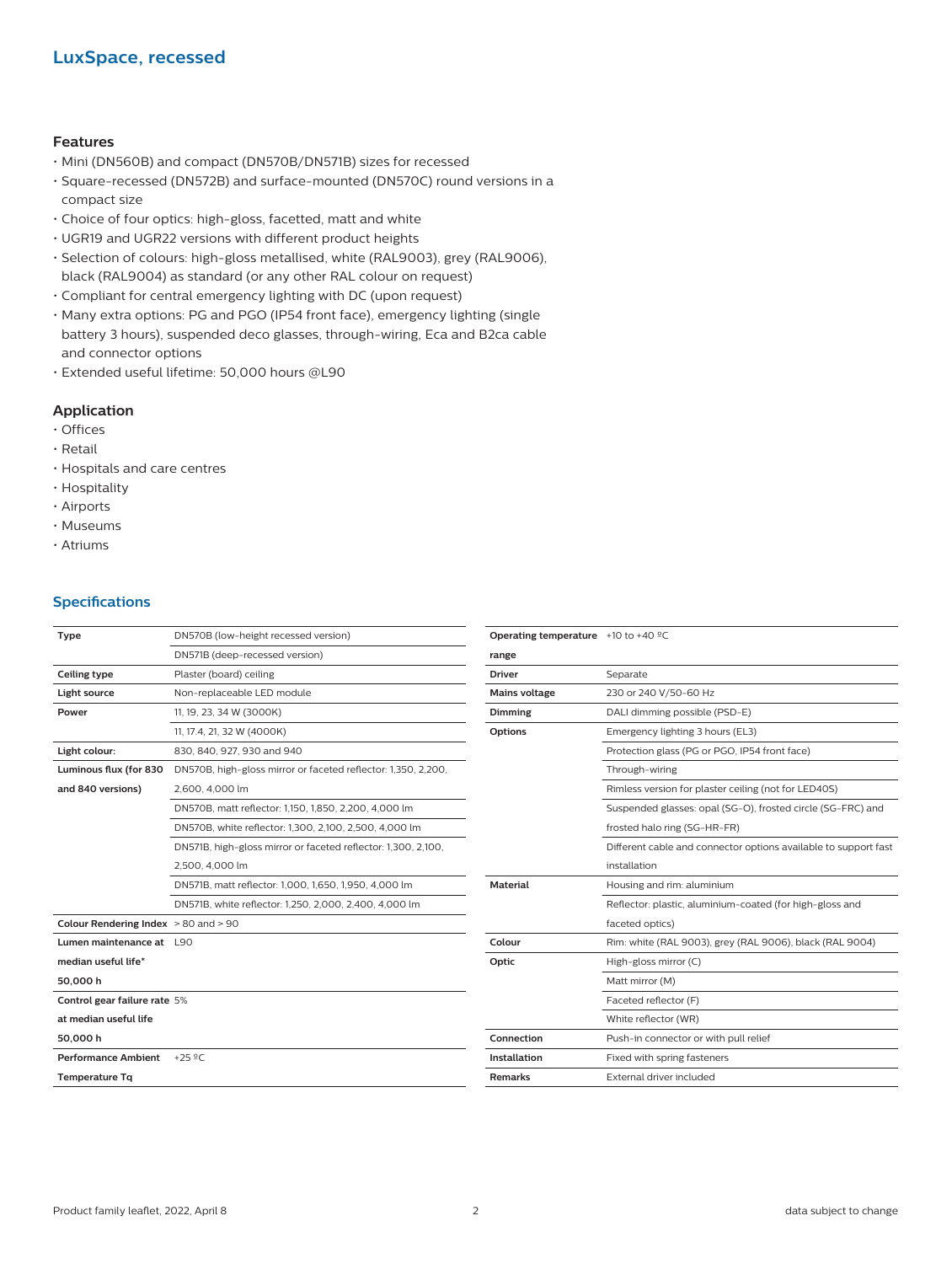# **LuxSpace, recessed**

# **Versions**



**LUXSPACE 2 COMPACT LOW HEIGHT - LED Module, system flux 1200 lm**

| +10 to +25 °C        |
|----------------------|
| Yes                  |
|                      |
|                      |
| IK <sub>02</sub>     |
| IP20                 |
|                      |
|                      |
| 220 to 240 V         |
|                      |
|                      |
| CF mark              |
| Safety class II (II) |
| Yes                  |
| <b>ENEC</b> mark     |
| F                    |
| <b>No</b>            |
| 1 unit               |
| $\subset$            |
| <b>DN570B</b>        |
|                      |
|                      |

| Initial Performance (IEC Compliant) |  |  |
|-------------------------------------|--|--|
|                                     |  |  |

| Init. Colour rendering index  | >80            |
|-------------------------------|----------------|
| Initial luminous flux         | 4400 lm        |
| Luminous flux tolerance       | $+/-10%$       |
|                               |                |
| <b>Mechanical and Housing</b> |                |
| Colour                        | White RAL 9003 |

## **Controls and Dimming**

| Order Code   | <b>Full Product Name</b>     | <b>Dimmable</b> | Order Code   | <b>Full Product Name</b>         | Dimmable |
|--------------|------------------------------|-----------------|--------------|----------------------------------|----------|
| 910505100885 | DN570B LED40S/840 PSU-E C WH | NI∩             | 910505100888 | DN570B LED40S/830 DIA-VLC-E C WH | Yes      |

# **General Information**

| Order Code   | <b>Full Product Name</b>     | <b>Glow-wire test</b> |
|--------------|------------------------------|-----------------------|
| 910505100885 | DN570B LED40S/840 PSU-E C WH | 650/30                |

# **Application Conditions**

| Order Code   | <b>Full Product Name</b>         | Maximum dimming level |
|--------------|----------------------------------|-----------------------|
| 910505100885 | DN570B LED40S/840 PSU-E C WH     | Not applicable        |
| 910505100888 | DN570B LED40S/830 DIA-VLC-E C WH | 1%                    |